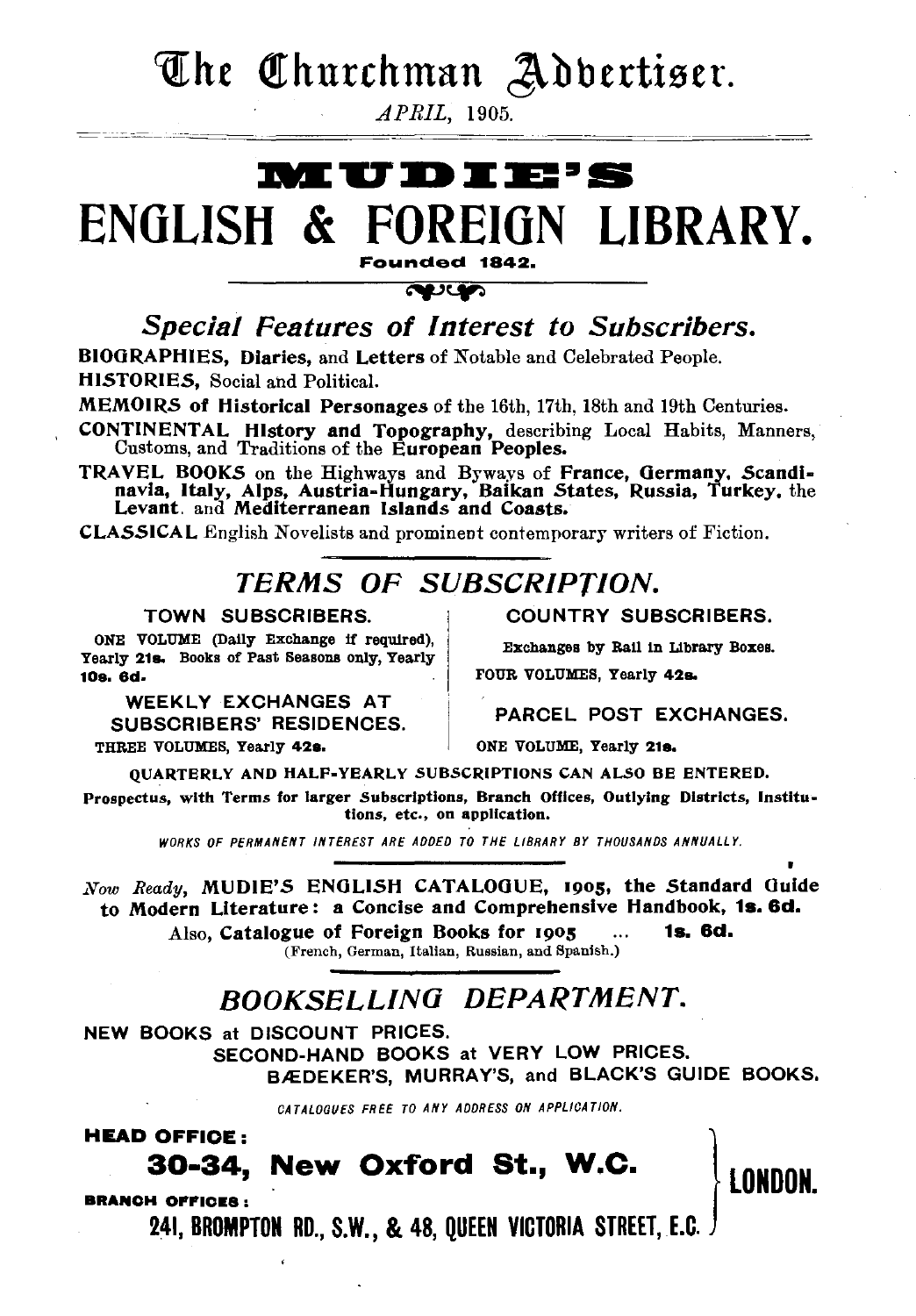# **ELLIOT STOCK'S NEW BOOKS.**

#### NEw AND HELPFUL MANUAL FOR THE HoLY CoMMUNION.

In limp cloth, for the pocket, and uniform with the Prayer Book. ls. net in cloth, and in leather binding at 2s. net ; lambskin, 3s. net; and in Persian calf, 3s. 6d.

## **COMMUNION & OFFERING.**

#### By the Rev. G. H. S. WALPOLE, D.D.,

Examining Chaplain to the Archbishop of York, Rector of Lambeth.

"The value of this excellent little book is very great. It is for busy people who want short and good prayers, and who welcome sound instruction if it can be briefly given. The whole forms a singularly complete and conven

BY THE SAME AUTHOR.

*Third Edition.* 

In cloth limp, for the pocket, and uniform with the Prayer Book, price 2s. net; also for presentation, in leather binding, 3s. net; in lambskin, 3s. 6d. net, and in Persian calf, 4s. 6d. net.

**THE PEOPLE'S PSALTER.** A Plain Book for those who wish to use the Psalms in Church with intelligence and devotion.

the Psalms in Church with intelligence and devotion.<br>
"We think that this little book may be a useful help in suggesting ways by which different Psalms may<br>
be applied to present day difficulties, and to the problems and

**Sixth Edition.** In crown 8vo., cloth, gilt lettered, price 2s. 6d. net.

**VITAL: RELIGION ;** or, the Personal Knowledge of Christ. " A work of real spiritual value. We heartily recommend it to all thoughtful readers." *-Guardian.* 

*In demy 8vo., tastefully printed and suitably bound, consisting of*  400 *pp.,* 7 *s.* 6d. *net.* 

**THE** 

# **YOUNG PREACHER'S GUIDE;**

·OR,

#### **Secrets of Success in Sacred Oratory, as gathered from** the Greatest **M**asters of the Art.

BY THE

### **REV. GILBERT MONKS,**

*Author of" Practical Guide to Bible Class Conductors," "Manual of Short Liturgies," etc.* 

#### WITH A PREFACE BY THE VEN. ARCHDEACON OF LONDON.

The object of this work is to show, with the aid of the best teachers upon the subject, the suc- cessive steps to be taken by *young teachers,* whereby, in the making and giving of their addresses, they may confidently expect to achieve success; and, by disregarding which, must no less certainly fail. Having studied for many years, and with special care, the questions of speaking in general and preaching in particula in the course of his reading and observation.

Full of oratorical biography, anecdotes of famous speakers and preachers, precepts and advice of homiletic professors, quotations from ancient and modern authors-in short, of just those things which the young preacher *most requires to know* and *delights* to *read,* the author trusts that his book may be fouud of real use to *young beginners,* for whom, in the main, it was written; and incidentally, to speakers in general, whether in sacred or secular cause.

ELLIOT STOCK, 62, PATERNOSTER ROW, LONDON, S.E.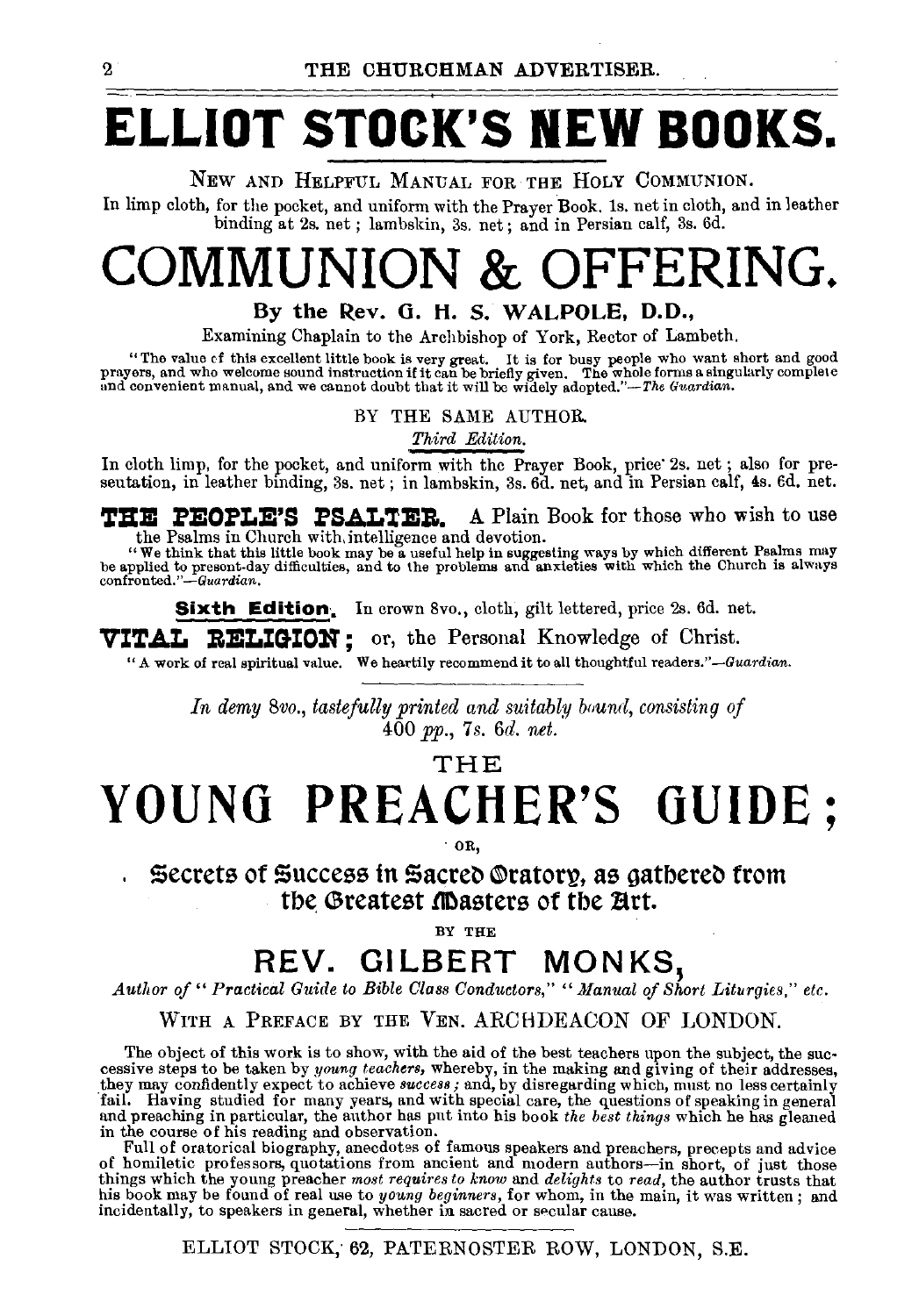# **THE INTERPRETER.**<br>6<sup>p.</sup> The New Church Mentium Mentium of

**The New Church Monthly Magazine.** 

Popular Articles on Biblical Questions Archreological Discovery, Church History, Social and 1.1issionary Topics, Christian Evidences ; Reviews and Correspondence.

THE CONTENTS OF MARCH NUMBER INCLUDED THE FOLLOWING: MODERN CRITICISM OF THE OLD TESTAMENT. Rev. CANON KIRKPATRICK, D. D. THE GROWTH OF CREEDS. Rev. H. D. LOCKETT, M.A. THE SIGN OF THE GADARENE SWINE. Rev. A. ATLEN BROCKINGTON, M.A. THE TELL EL AMARNA TABLETS, AND THE LESSONS THEY TEACH. THE GOSPEL MIRACLES.-III. THEIR EVIDENCE AND PURPOSE. RICRARD BROOK, B.A. JAPANESE PATRIOTISM AND CHRISTIANITY. Rev. HERBERT MOORE, M A.

THE APRIL NUMBER WILL CONTAIN, AMONGST OTHERS:

CHRISTIAN WISDOM AS DEFINED BY Sr. JAMES. Rev. Dr. LocK. THE GROWTH OF CREEDS (continued). Rev H. D. LOCKETT, M.A. THE HISTORICAL CHARACTER OF THE RESURRECTION. By the EDITOR. OUR LORD'S LAST DAYS ON EARTH. RoBERT TAYLOR, M.A. ST. ATHANASIUS. Rev Dr. EMERY BARNES.

#### **SIXPENCE** *net.*

Apply at Smith's Bookstalls; S. C. BROWN, LANGHAM & CO., LTD., 47, Great Russell Street, W.C.; or direct to the Publishers, RODGER & JOHNSON, *Interpreter* Office, Altrincham, Manchester.

*Prospectus sent free on application. Annual Subscription,* **Bs.** *post free.* 

#### **PROFESSOR RAMSAY'S LATEST WORK.**

With Plates and Illustrations. 8vo., cloth, r *zs.* 

# **The LETTERS to the SEVEN CHURCHES of ASIA,**

#### **AND THEIR PLACE IN THE PLAN OF THE APOCALYPSE.**

#### **By W. M. RAMSAY, D.C.L., Litt.D, LL.D.,**

Professor of Humanity in the University of Aberdeen.

"No writer, so far as we know, has hitherto approached the Apocalypse from ·the historical and geographical side-and, indeed, very few men beside Professor Ramsay possess the knowledge of Asia Minor which is requisite to do so .... Professor Ramsay brings to his task such a clearness of insight, such an infectious enthusiasm, so intimate and picturesque a knowledge of the country and period, that he cannot fail to stimulate study of what is one of the least known and most valuable books of Holy Scripture."-Church Times.

"It presents in a connected and permanent form the mature convictions of our first living ever can be done by expert knowledge to throw light upon the conditions under which Christianity began its course in the Asian cities has been done here with a lavish hand."

*-Guardian.* 

HODDER & STOUGHTON, 27, Paternoster Row, London, E.C.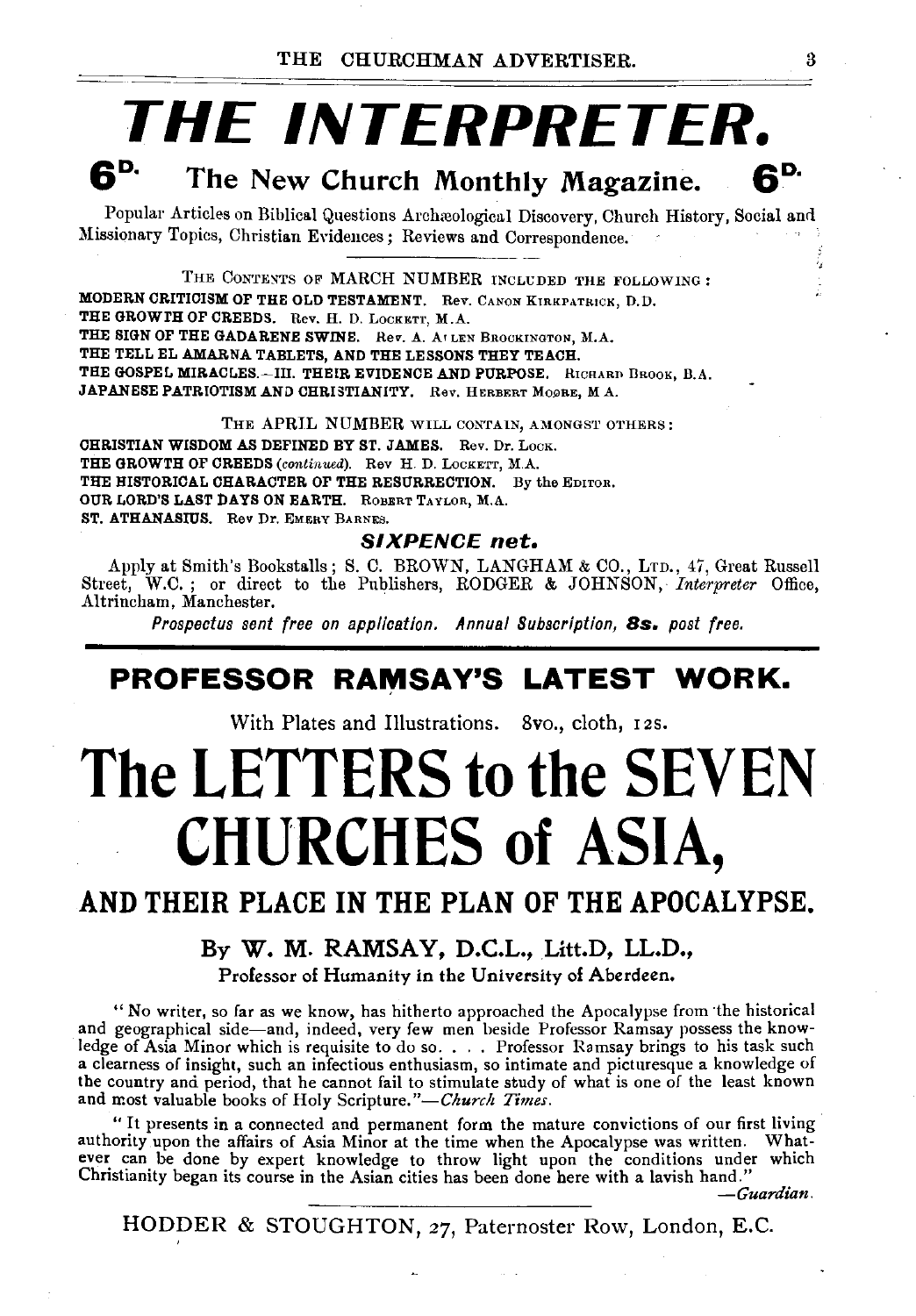### FOR CONFIRMATION CANDIDATES, ENQUIRERS, ETC.

New Edition, in rich cloth gilt, bevelled gilt edges, with Illustration, price 1s., post free.

### **THE FORCOTTEN TRUTH** Or, The Gospel of the Holy Ghost; with

Selected Hymns of the Spirit.

By the Rev. CHARLES BULLOCK. B.D..

Formerly Rector of St. Nicholas', Worcester. Editor of The Fireside, Home Words, Author of "The Way Home," etc.

A Cheap and Abridged Edition (the Fifteenth Thousand), without the Hymns, can now be had in wrapper, price 2d.

#### BY THE SAME AUTHOR.

Now Ready. Seventieth Thousand. With Illustrations. Cloth gilt, is. 6d. Also a Cheap Edition in Stiff Cover, 8d.

#### т н е HOME.  $\mathbf{A}$ Or, The Gospel in the Parable.

AN EARTHLY STORY WITH A HEAVENLY MEANING. With Illustrations designed by S. C. Pennefather.

**REVIEWS.** 

The following are selected from more than thirty favourable reviews:-

"Will arrest the attention of every reader."-Bvangelical Magazine. "Nature in her most Bourgetted magnetary consistent in the must<br>the distribution of the heart, it breathes the poetry of<br>depel to the heart, it breathes the poetry of<br>affection."—Homilits. "The saving truth is set<br>forth with thrilling power." -British Mothers' Journal, "A book not easily laid

 $\boldsymbol{4}$ 

assumment of the Mercury. "Nearly realizes our beaution."<br>
Saide."-Derby Mercury. "Nearly realizes our beaution of feeling."-Christian Observer.<br>
"A marvel of cheapness."-Christian Observer.<br>
"A marvel of cheapness."-Chri read."-Rev. Octavius Winslow, D.D.

#### BY THE SAME AUTHOR.

A New Edition. Tenth Thousand. Cloth gilt, 1s. 6d.

### **THE OLD GOSPEL EVE** The Story of Naaman; or, Sin and its Cure.

"The Old Gospel is Ever New." The Gospel, in its essential simplicity, is as truly the utterance of what may be termed the "Historic Parable" of Naaman's Story in the Old Testament as it is the utterance of the Divine Tea

\*\* The two volumes, which have already passed through many Editions, were originally issued at the price of 3s. 6d. They are now, in an illustrated and more attractive form, sold for **One Shilling** an cample of the *possi* 

LONDON: HOME WORDS OFFICE, 11, LUDGATE SQUARE, E.C.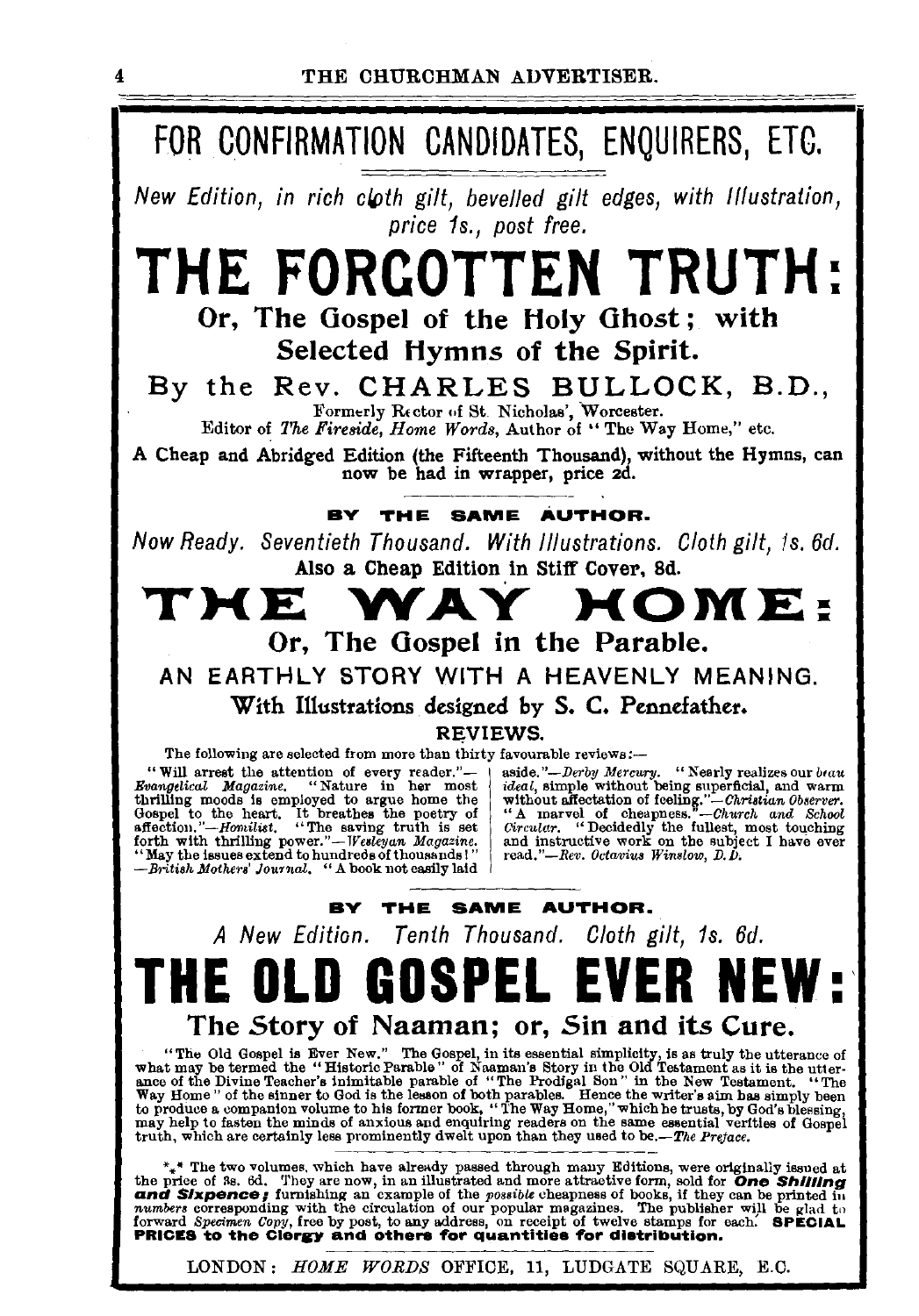# **CHURCH OF ENGLAND LEAGUE.**

Spiritual In its Alms. Educational In Its Work.

#### *Executive Committee :*

President: THE LADY WIMBORNE.

The Countess of Ancaster. The Viscountess Duncannon.<br>The Lady Arthur Hill.<br>The Lady Edith Ashley.<br>The Lord Llangattock. The Lady Llangattock. The Lady Templemore. The Lady Templemore.

The Very Rev. the Dean of Canterbury. Canterbury. The Rev. Chancellor Lias. The Rev. E. J. Kennedy.<br>The Rev. W. H. Stone.<br>The Rev. J. E. Watts-Ditchfield.<br>The Rev. F. J. Key.

Col. the Hon. F. C. Bridgeman.<br>Lady Hope.<br>S. Hope Morley, Esq.<br>Mrs. S. Hope Morley.<br>Mrs. Locker-Lampson.<br>Mrs. Frank Morrison.<br>Mrs. Walter. \_\_ Miss Margaret Bernard.

*Consultative Committee:* 

The Rev. the Earl of Bess borough. The Lord Bishop *ot* Durham. The Lord Bi•hop of Sodor and Man. The Very Rev. the Dean of Peterborough. Rev. Canon Meyriok. Rev. J. Llewelyn Davies, D.D., Litt.D.

Rev. Charles Hole. Rev. Arthur Galton. *Hon. Treasurer:* W. Joynson-Hicks, Esq. *Clerical Organizina Secreta>·y:* The Rev. G. F. Irwin, B.D. *Secretary:* C. C. Osborne, Esq.

pOUNDED five years ago, the LEAGUE has organized over two hundred courses of lectures on Church History and the Prayer-Book.

It has held four hundred meetings to explain the teachings and practices of the Primitive Catholic Church, and one hundred and thirty sermons have been preached.

It has published and distributed numerous books and pamphlets on the history, doctrine, and teaching of the Church, written by Churchmen of commanding position and scholarship.

It has provided for its members a central and twenty branch lending libraries.

It has founded a Church Sisters' Home, where ladies are trained and sent out to work under parochial clergy among the sick and the poor. In addition to the fourteen ladies residing in the Home, the League now has Sisters working in very poor districts in North London, Birmingham, Liverpool, and Plymouth.

It opened, on June 4th, 1904, a Seaside Convalescent Home for poor children, which is worked in conjunction with, and as a branch of, the Church Sisters' Home. The ladies from that Home, working in some of the poorest London parishes, have brought under their notice many most deserving cases where a Seaside Home is of the greatest practical value.

It has established two of the finest schools for girls in the country. At one of these (Uplands' School, St. Leonards-on-Sea) the fees are well within the reach of parents of small means.

It has been instrumental in establishing Cherwell Hall, a College at Oxford• for the training of secondary women teachers.

#### FUNDS ARE URGENTLY NEEDED for the Maintenance and Extension of all these Works.

The LEAGUE is in no sense a narrow, a party, or a political organisation.

For further particulars apply to THE SECRETARY,

6, Grosvenor Mansions, Victoria Street, London, S.W.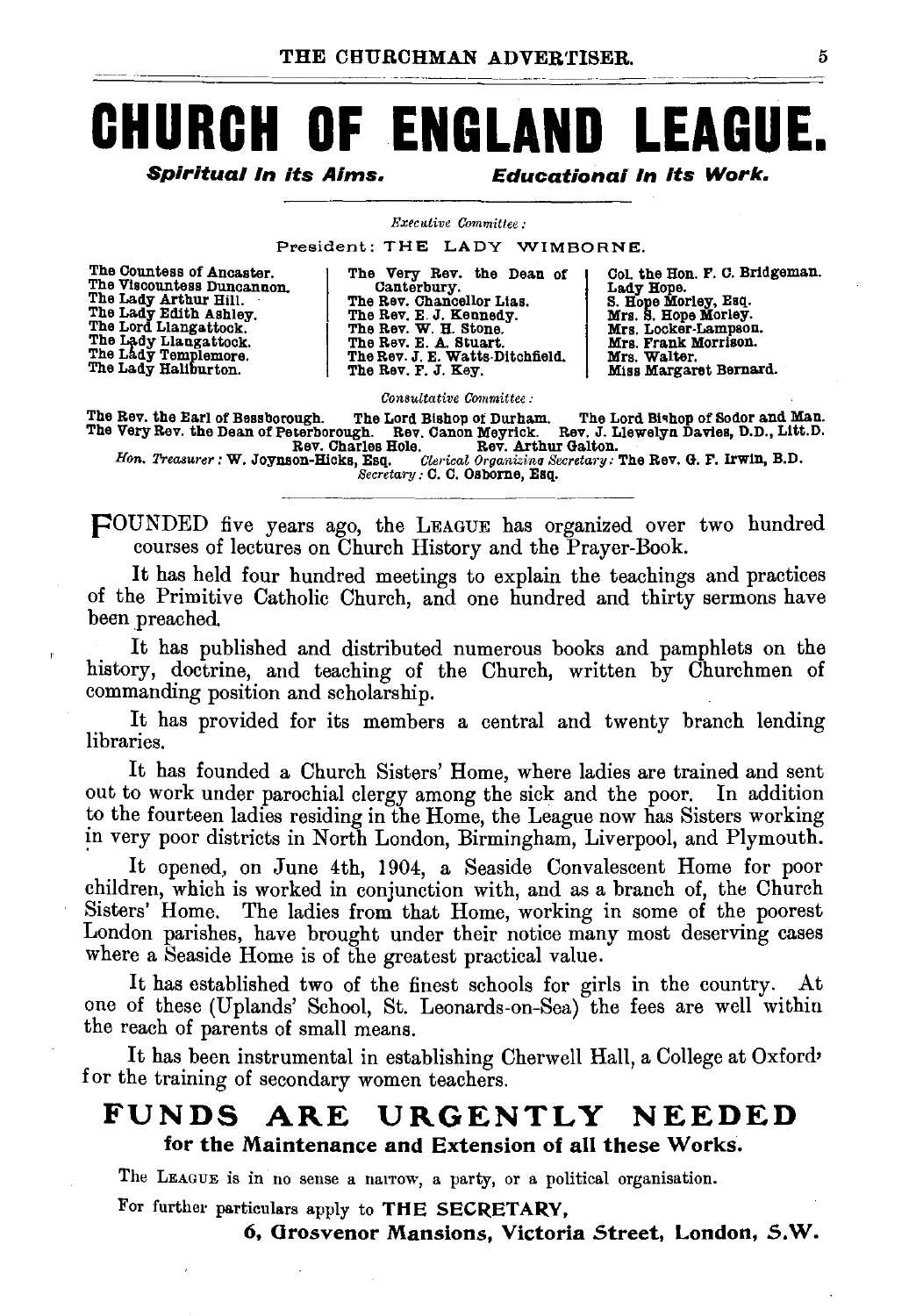## **Church of England Zenana Mlsslonaru Socletu.**

For Evangelistic, Medical, and Educational Work among the<br>PATRONESS: Women of India and China.

EXTRONESS: CHAIRMAN: CHAIRMAN: THE DUCHESS OF CONNAUGHT. SIR W. MACKWORTH YOUNG, K.C.S.I.

PATRONESS: WELL PRICE IS THE DUCHESS OF CONNAUGHT.<br>The Society has at present 65 Stations, and line of the Society has at present 65 Stations, and lines employs 206 Missionaries in Home Connection, 116 Assistants in Local Connection, and over 900 Bible-Women and Teachers.

It has 14 fully equipped Hospitals and numerous Dispensaries. Over 300,000 cases were treated last year.

The Magazines of the Society, "INDIA'S WOMEN AND CHINA'S DAUGHTERS," published monthly (price 1d.). "<br>"DAYBREAK," Quarterly (price 1d.) ; "HOMES OF THE EAST," Quarterly (price 4d.).

Donations and Subscriptions are Much Needed.

BoN. TREASURER-Col. ROBT. WILLIAMS, M.P. CLERICAL SECRETARY-Rev. G. TONGE, M.A. LA\' SECRETARY-Mr. H. L. HEBBERT. 0ENTRALAssocrATION8EcRETARY-Miss MULVANY.

OFFICE-27, Chancery Lane, LONDON, W.C

#### " LIBERATOR" RELIEF FUND. ~atton: H.R.H. PRINCE CHRISTIAN.

 $£10,000$  required to Relieve New and Urgent Cases.

HUNDREDS of aged and afflicted victims, so cruelly robbed of their life-savings by the great Liberator Fraud, just as they were hoping to enjoy the fruit of their industry and thrift. Many of them are members of the Church of England. Cheques and P.O.'s should be sent to the Secretary, Rev. J. STOCKWELL WATTS, 16, Farringdon Street, E.C.

#### THE MISSIONS TO SEAMEN.

Patron: HIS MAJESTY THE KING.



*Vice-Patrons:*  H.R.H. TnE PRINCE OF WALES, K.G,

THE FOUR ARCHBISHOPS,<br>THE BISHOPS, etc.

THE BISHOPS, etc.<br>
I Labours afloat and ashore, at home and abroad, among seamen<br>of all classes and na-<br>tions, fishermen, barge-<br>men, and emigrants.

Seventy - six harbours<br>are occupied. Income in 1903, £49,701. Increased Contributions and Offertories, urgently needed, should be forwarded to the Secretary, Commander W. DAwson. R.N. 11, Buckingham St., Strand, London W.C.

NOW READY. CHEAP AND NINTH EDITION.

In demy 12mo., tastefully printed and bound, ls. 60.. post free.

NOTES FOR BOYS (and their Fathers) on Morals, Mind, and Manners. By "AN OLD BoY."

*:•* The advice is simpl:y excellent. It is practical, mmute, and although high. toned, not too stringent."

*-Litemry World.*  " The teaching is hlgh.principled, !iberal·minded, and drawn from practical experience."-Christian *Wortd.* 

"An admirable little volume, full of sound sense and wise suggestions, plenty of sympathy, with wholesome liberty. *"-Daily News.* 

ELLIOT STOCK, 62, PATERNOSTER ROW, LONDON.

#### OPERATIVE JEWISH CONVERTS' INSTITUTION

*(Church of England.)* 

OBJECT.-To assist young Christian Jews in dis· tress by enabling them to help themselves. They are received for three years, provided for entirely, and taught trades.

**SUPPORT.** --Ordersfor Printing and Bookbinding<br>are very helpful, but subscriptions and donations are<br>also needed, and will be most thankfully received by<br>the Principal, the Rov. H. O. ALLEROOK, Palestine<br>House, Bodney Roa Ramsgate.

*Bankers-Messrs.* BARCLAY & COMPANY, Ltd., 54 Lombard Street, E. C.

### PAROCHIAL MISSIONS TO THE JEWS AT HOME AND ABROAD.

*President-THE* DEAN OF WoRcESTER. *lion. Secs.-CANON* Sm JAMES E. PHILIPPS, Bart ARCHDEACON SUTTON.

Org. Sec.-REV. W. O. E. OESTERLEY.

Work in London, Liverpool, Manchester, Leeds, Bombay.

Applications for Grants have constantly to be refused owing to want of Funds.

Office: 39, VICTORIA STREET, LONDON, S.W.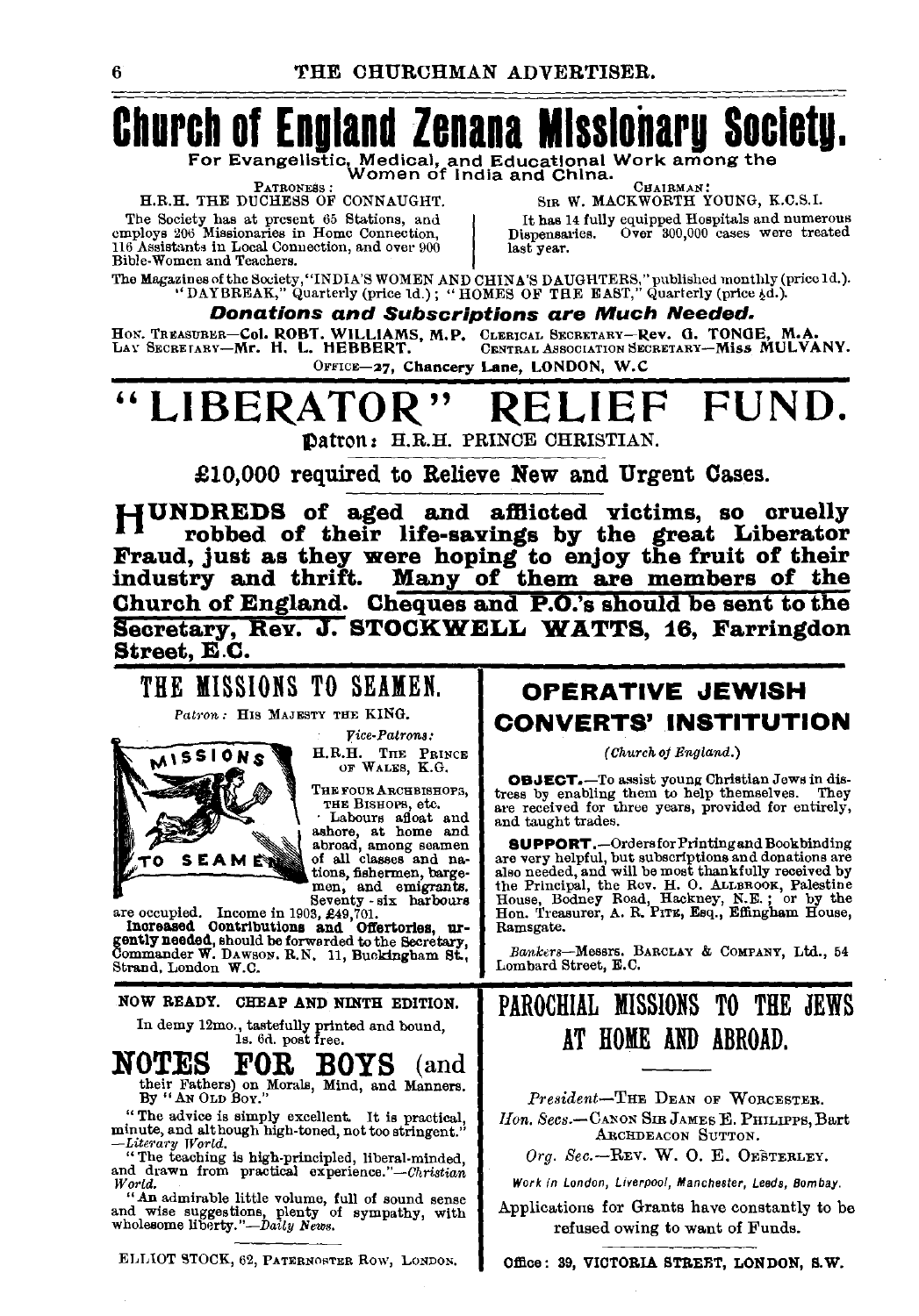### COOK'S EASTER CONDUCTED TOURS.

SELECT CONDUCTED TOURS to SOUTH of FRANCE and principal cities of ITALY, leaving London April 7th and 13th.

HOLY WEEK and EASTER at SEVILLE.-Select Conducted Tour leaving London April 11th, visiting the chief cities in Spain, also Tangier.<br>ALGERIA and TUNIS, April 19th.

SPECIAL ITALIAN TOUR, occupying three weeks, leaving April 1st & 15th.<br>ROME and BACK for 11 guineas, April 12th and 20th.<br>SWITZERLAND, One Week's Tour, £5 5s., April 20th.<br>GREEK EASTER at JERUSALEM.—Special Conducted Tour,

April 10th, visiting the Holy Land, Alexandria, Cairo, Pyramids, etc.

#### ILLUSTRATED PROGRAMMES FREE.

THOS. COOK & SON, LUDGATE CIRCUS, LONDON, AND BRANCH OFFICES.

### SOCIETY FOR RELIEF OF PERSECUTED JEWS (SYRIAN COLONIZATION

Presibent: LORD AMHERST OF HACKNEY.

TORTURE AND MASSACRE OF JEWS has continued this year, and there have been many bad outbreaks. Jews, therefore, leave Russia, where there is no safety for their wives or children. Very few can be received here. THIS SOCIETY ENDEAVOURS TO RELIEVE, by food and work, the misery of some of the thousands who have found refuge at Jerusalem. Owing to the long and serious illness of the Secretary, the work at Abraham's Vineyard (where 70 Jews are employed) was for a time suspended. 1,500 Families of aged, sick, and blind are on our registry for relief.

WE ASK FOR FUNDS, as the winter adds to the chronic distress of these poor in their<br>work, food, and fuel are urgently needed.

DONATIONS THANKFULLY RECEIVED by

F. A. BEVAN, *Hon. Treasurer,* 54, LOMBARD STREET, E.C. and by

E. A. FINN, *Secretary*, 41, PARLIAMENT STREET, S.W.

PROTESTANT REFORMATION SOCIET

Thp OLDEST Church Society for the Maintenance of the Religious Principles of the Reformation The ONLY Mission to Roman Catholics in England.

(Established 1827.)<br>**EDUCATIONAL.** 

MISSIONARY. EDUCATIONAL. EVANGELISTIC.

### THE PROTESTANT DICTIONARY. THE PROTESTANT DICTIONARY.<br>
of REAL AND PERMANENT VALUE to a Clergyman, Minister, Teacher, Protestant Worker, Public<br>
or Parochial Library.

Funds are Urgently Needed.

### WALTER A. LIMBRICK, Secretary, 62, Berners Street, London, W.

### rot¢stantism and tb¢ B

*(WITH 1'WEL VE ILLUSTRATIONS),* 

By the Author of "REPLIES TO ROMANISTS."

THE ENGLISH CHURCHMAN says: "The subject-matter of the booklet indicates wide reading and deep historical knowledge."

ONE PENNY.

### PROTESTANT ALLIANCE, 430, Strand, LONDON. MICHAEL'S COLLEGE.

#### Near TENBURY, WORCESTERSHIRE.

BOYS thoroughly prepared for Public Schools. Most healthy situation; large playing fields and Fives Courts; separate cubicles. Head master, REV. W. A. RENWICK, M.A., late Scholar of Hertford College, Oxford,

APPLY: REV. THE WARDEN.